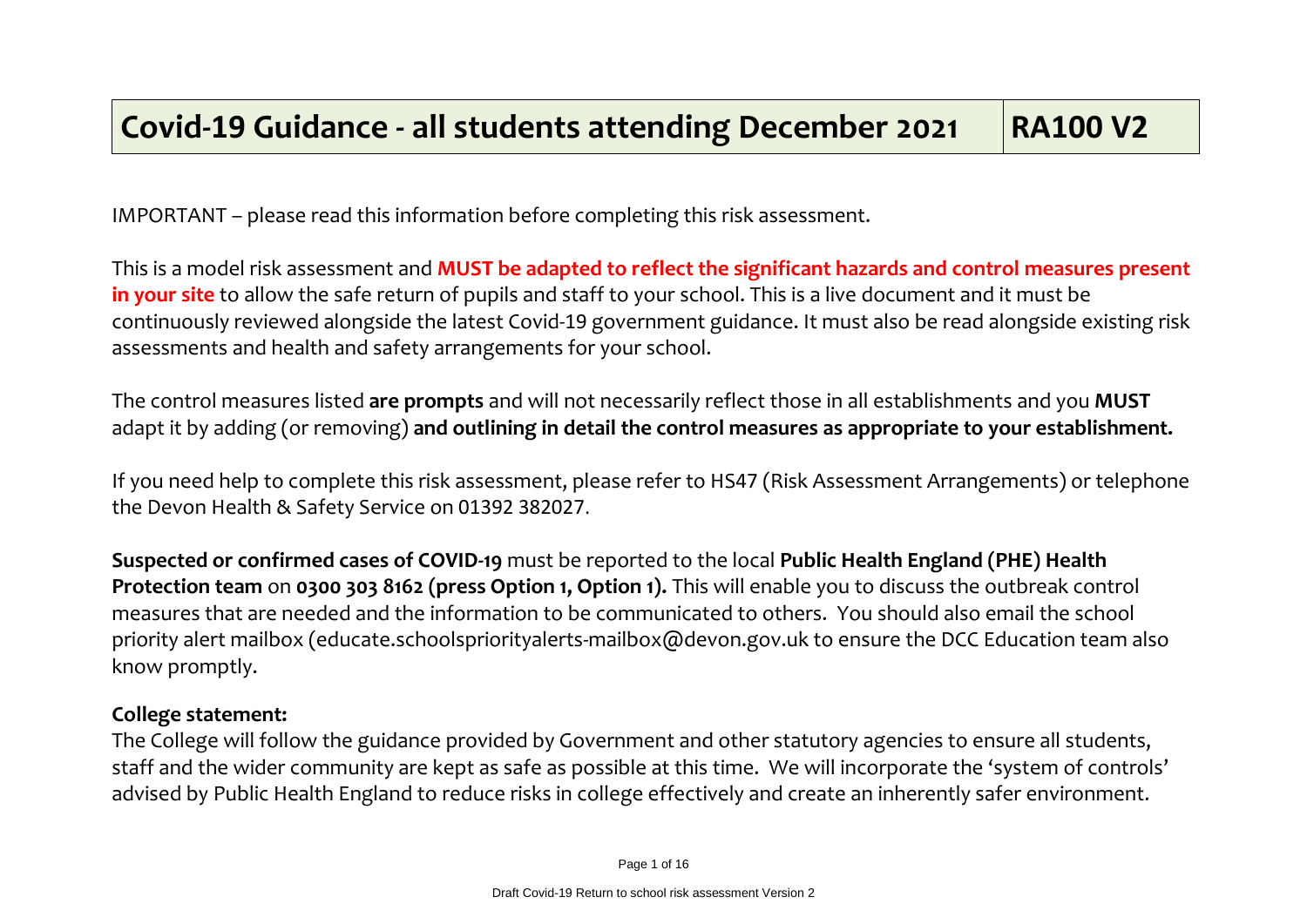|                                                                                                                                              | Establishment/Department:                                                                       | <b>Establishment Risk</b>              | <b>RA100 V2</b> |
|----------------------------------------------------------------------------------------------------------------------------------------------|-------------------------------------------------------------------------------------------------|----------------------------------------|-----------------|
|                                                                                                                                              | <b>King Edward VI Community College</b>                                                         | <b>Assessment</b>                      |                 |
| Devon                                                                                                                                        | <b>Address:</b>                                                                                 |                                        |                 |
|                                                                                                                                              | Ashburton Road, Totnes.                                                                         |                                        |                 |
|                                                                                                                                              |                                                                                                 |                                        |                 |
| Person(s)/Group at Risk                                                                                                                      |                                                                                                 | Date assessment completed:             |                 |
| <b>Staff, Pupils, Visitors and Contractors</b>                                                                                               |                                                                                                 | 04/01/2022                             |                 |
|                                                                                                                                              |                                                                                                 |                                        |                 |
|                                                                                                                                              |                                                                                                 | Last review/update:                    |                 |
|                                                                                                                                              |                                                                                                 | This document is to remain under       |                 |
|                                                                                                                                              |                                                                                                 | constant review due to the fast-       |                 |
|                                                                                                                                              |                                                                                                 | changing nature of DfE / Government    |                 |
|                                                                                                                                              |                                                                                                 | guidance in response to the challenges |                 |
|                                                                                                                                              |                                                                                                 | posed by Covid-19.                     |                 |
|                                                                                                                                              | Return to school risk assessment - based on the principles and guidance contained within DfE    | Assessor(s):                           |                 |
|                                                                                                                                              | Guidance: Covid-19 Implementing protective measures in education and childcare settings (15     | Stephen Corline, Alan Salt             |                 |
|                                                                                                                                              | May 2020) and updated following the publication of Guidance for Full Opening (2 July 2020)      |                                        |                 |
|                                                                                                                                              | and Managing School Premises during the Covid-19 outbreak (7 July) and Schools Coronavirus      |                                        |                 |
|                                                                                                                                              | (COVID-19) operational guidance (most recently updated November 2021). As part of planning      |                                        |                 |
|                                                                                                                                              | for full return in the autumn term, it is a legal requirement that schools should revisit and   |                                        |                 |
|                                                                                                                                              | update their risk assessments (building on the learning to date and the practices they have     |                                        |                 |
|                                                                                                                                              | already developed), to consider the additional risks and control measures to enable a return to |                                        |                 |
| full capacity in the autumn term.                                                                                                            |                                                                                                 |                                        |                 |
| This risk assessment should be read alongside DCC guidance document C-19, checklist C-19 and<br>the latest government guidance.              |                                                                                                 |                                        |                 |
| General guidance on completing risk assessments is available at arrangements note HS47.<br><b>Updates:</b>                                   |                                                                                                 |                                        |                 |
| When conducting the risk assessment it is important that the school adopts a considered<br>collaborative approach in line with DfE Guidance. |                                                                                                 |                                        |                 |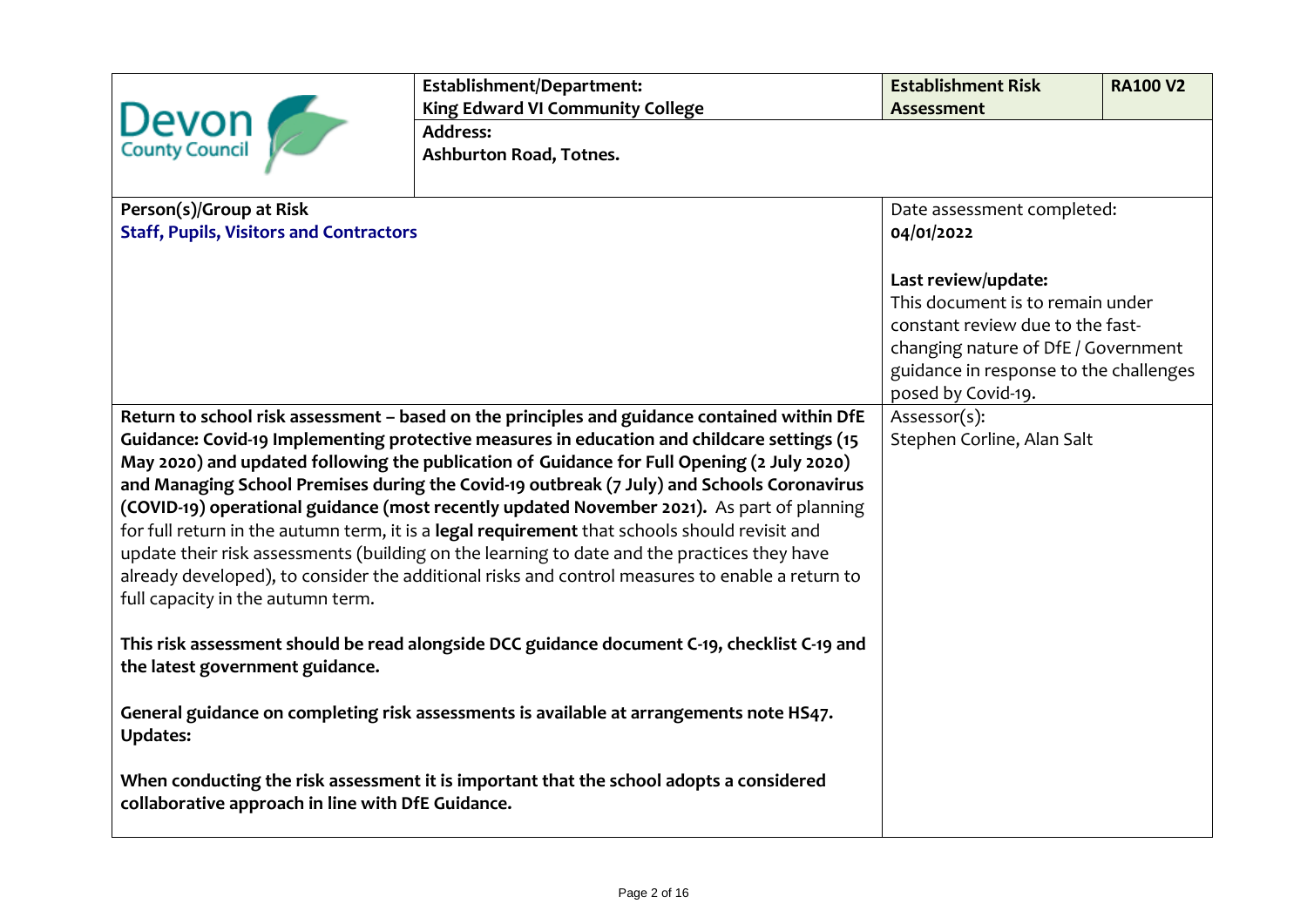| <b>Significant Hazard</b><br><b>Section</b> | <b>Control measures in place</b><br>Additional measures or actions not included in this column below should be put in the assessor's<br>recommendations at the end of this document                                                                                                                                                                                                                                                          | <b>Optional:</b><br>School's<br>comments re.<br>mitigations put<br>in place |
|---------------------------------------------|----------------------------------------------------------------------------------------------------------------------------------------------------------------------------------------------------------------------------------------------------------------------------------------------------------------------------------------------------------------------------------------------------------------------------------------------|-----------------------------------------------------------------------------|
|                                             | Risk of Transmission – reducing risk in College by minimising contact with individuals who are or maybe infectious                                                                                                                                                                                                                                                                                                                           |                                                                             |
| Asymptomatic<br>individuals on site         | All students, staff to be offered Lateral Flow (LF) testing<br>Students:<br>All students are provided with Home Testing kits to complete twice weekly tests at home and families are sent<br>regular reminder communications about the tests                                                                                                                                                                                                 |                                                                             |
|                                             | Students/families actively encouraged to take up LF testing to ensure high take up of testing and information<br>provided to reassure families and students about the process. Reminder message sent to all students before<br>they return to College after a break (half term or start of new term) to encourage them to complete home tests<br>prior to returning to college.                                                              |                                                                             |
|                                             | Students encouraged to get vaccinated if eligible and vaccinations offered from the school site.                                                                                                                                                                                                                                                                                                                                             |                                                                             |
|                                             | Staff:<br>All staff have been given/offered LF Home Testing kits to be taken twice weekly at home with regular reminders<br>to continue to do this and where to collect testing kits from. Clear instructions provided to users on how to<br>complete testing and record results. This includes contracted staff on site (cleaners for example). Reminder<br>email to be sent to all staff prior to their return to college after any break. |                                                                             |
|                                             | <b>Visitors:</b><br>Where visitors are able to come on site (peripatetic teachers for example) and are expected to have contact with<br>students, they will be required to complete Home Testing each week (as a minimum) before visiting the school.                                                                                                                                                                                        |                                                                             |
|                                             | Where individuals in the above groups do not have the ability to complete testing at home we will continue to<br>offer them the opportunity to be tested twice a week on the school site.                                                                                                                                                                                                                                                    | All procedural<br>templates and<br>letters updated to                       |
|                                             | We are also ensuring that visitors only attend the site when it is absolutely necessary that they do – wherever<br>possible online meetings will be arranged to limit contact with others.                                                                                                                                                                                                                                                   | reflect most<br>recent guidance.                                            |
|                                             | Communication with potentially infectious individuals:<br>Where individuals are identified as having COVID-19 or as potentially having COVID-19 (close contacts) the<br>college will provide clear communications regarding the need to isolate (where appropriate), the timescales for<br>doing so, the need to be tested (where appropriate - close contacts of a positive case for example) and where                                     |                                                                             |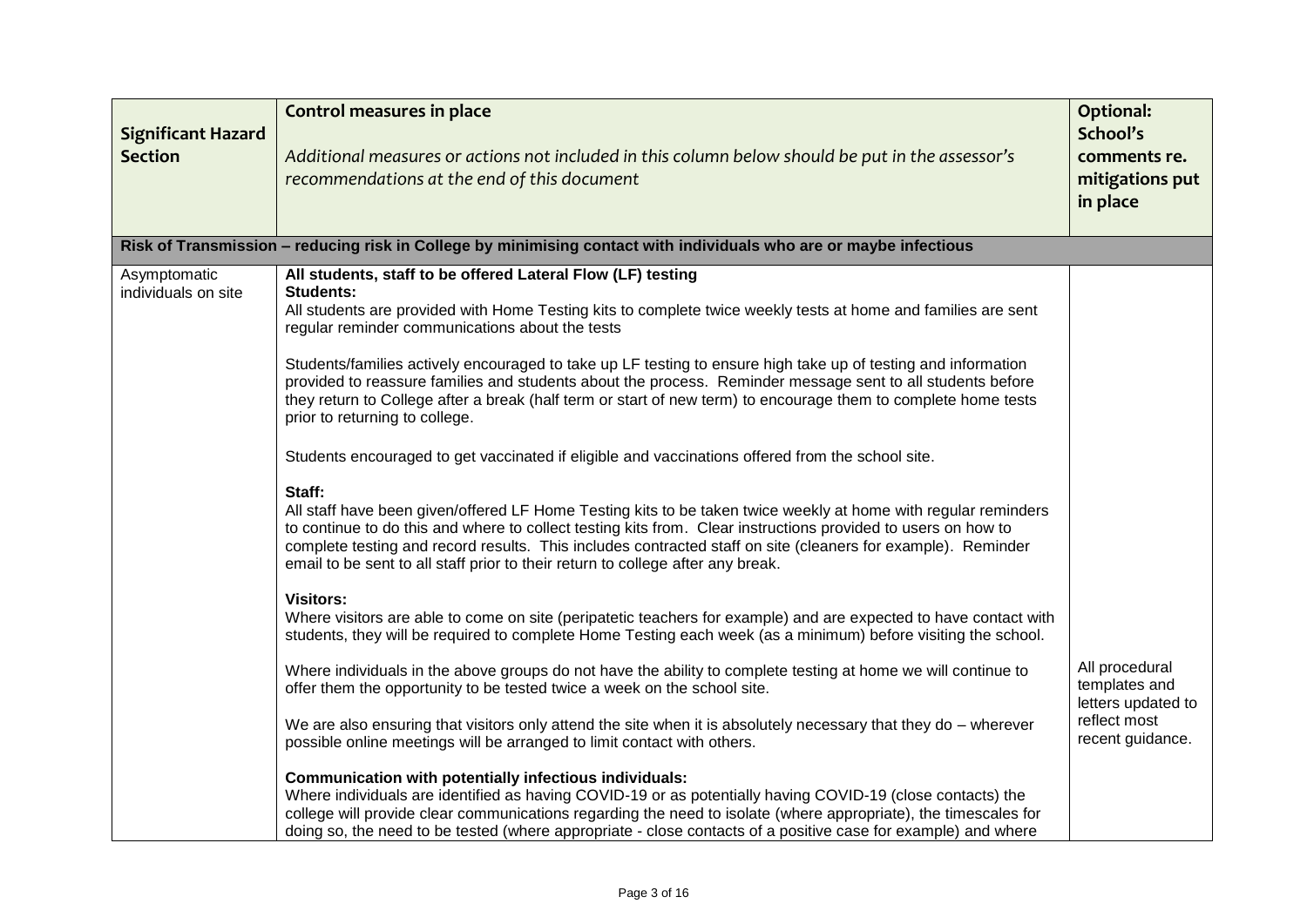|                                                                | they should look for other relevant information they will need.                                                                                                                                                                   |  |
|----------------------------------------------------------------|-----------------------------------------------------------------------------------------------------------------------------------------------------------------------------------------------------------------------------------|--|
|                                                                | School procedures if positive or potentially positive case identified while on site                                                                                                                                               |  |
|                                                                | Clear, well-understood protocol in place for this if/when it happens.                                                                                                                                                             |  |
|                                                                | Risk of transmission - reduce risk in College by ensuring face coverings used in recommended circumstances*                                                                                                                       |  |
| Student/staff picking<br>up or passing on<br>COVID-19 while on | Face coverings worn by students, staff and all others on site in communal spaces (incl. classrooms), unless the<br>person is exempt.                                                                                              |  |
| site                                                           | Although the expectation will be that all students, staff and visitors bring their own mask and use this the College<br>will keep sufficient stock of masks on site to ensure they are always available to individuals if needed. |  |
|                                                                | Information regarding the safe use and disposal of masks will be sent to all college staff and parents/carers.                                                                                                                    |  |
|                                                                | List of exemptions from face coverings recorded centrally and updated to inform staff can ensure use of face<br>coverings in recommended circumstances.                                                                           |  |
| <b>Risk of</b>                                                 |                                                                                                                                                                                                                                   |  |
| Transmission -<br>reducing risk in<br><b>College</b>           |                                                                                                                                                                                                                                   |  |
| Entrance and egress<br>to school site                          | Entrance/egress:<br>Staff on duty to direct students to appropriate entrance and support flow of students into College.                                                                                                           |  |
| causing large groups                                           |                                                                                                                                                                                                                                   |  |
| of people inside<br>school grounds<br>compromising social      | Students encouraged to wash and sanitise hands at start of day – additional hand-sanitising facilities installed to<br>support this in Sept 2020 and continue to be used.                                                         |  |
| distancing.                                                    | Exit routes at the end of the school day to be followed in the same way. Signage for bus queues ensures those<br>waiting for buses queue in 'bus bubbles' rather than all together.                                               |  |
|                                                                | Signs also displayed at student pick up location to remind parents to remain in vehicles when collecting.                                                                                                                         |  |
|                                                                | Information to parents/carers:                                                                                                                                                                                                    |  |
|                                                                | Parent/carers have been sent information covering their child's return to college including:<br>Copy of this document                                                                                                             |  |
|                                                                | Information on the face covering requirements                                                                                                                                                                                     |  |
|                                                                | Information on the LF testing regime (and encouragement/reminders to complete tests throughout the<br>year)                                                                                                                       |  |
|                                                                | Revised/reminder of drop-off routines                                                                                                                                                                                             |  |
|                                                                | If you want an appointment with a member of staff this can only be done by arranging an appointment in<br>advance and this will be conducted by video conferencing wherever possible                                              |  |
|                                                                | Importance of keeping children with symptoms at home, getting tested (and how to do this) and following<br>Govt guidance on isolation, close contacts etc,                                                                        |  |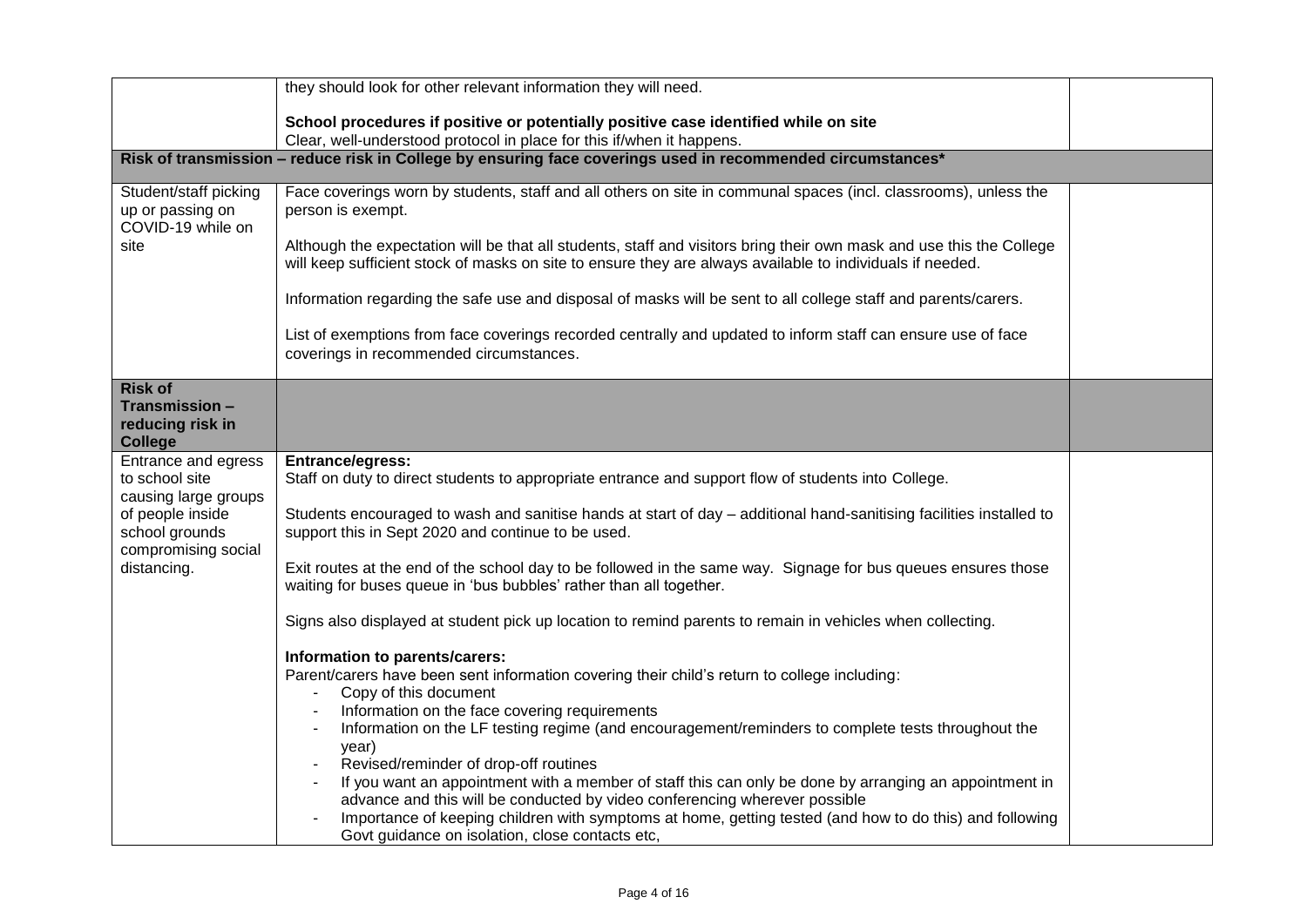|                                                                                    | What happens in College if we have child (or member of staff) with symptoms<br>We will continue to update parents regularly on the processes being used in College particularly when any new<br>initiatives are introduced or existing practice changes. This will be done by regular emailed updates and regular<br>online meetings.<br>Other:<br>Room layouts recorded on Class Charts system to aid identification of close contacts if there is a need or<br>requirement to do this when a positive case is identified.                                                                                                                               |  |
|------------------------------------------------------------------------------------|-----------------------------------------------------------------------------------------------------------------------------------------------------------------------------------------------------------------------------------------------------------------------------------------------------------------------------------------------------------------------------------------------------------------------------------------------------------------------------------------------------------------------------------------------------------------------------------------------------------------------------------------------------------|--|
| Parents gathering at<br>school gate not<br>social distancing                       | Where parents do drop-off they will be informed of protocol around dropping off/collecting (stay in your vehicle<br>signs installed) and parents reminded that contact with parents will be managed via phone/video conferencing<br>wherever possible. Parent and carer access at start and end of day is restricted to Redworth bus bay at start of<br>day (with clear 'No Entry' signage towards side/ back of school and barrier by canteen in place) and restricted to<br>Elmhirst site at end of day.<br>Staff duty teams deployed at start and end of day to support appropriate parent/carer and student behaviour<br>regarding social distancing. |  |
| Overcrowding in<br>classrooms and<br>corridors.                                    | Classrooms will be arranged following Govt guidance:<br>Desks to be arranged front-facing and set as much apart as rooms allow<br>Non-essential equipment to be removed from classrooms<br>Airflow in classrooms to be required in all used spaces (doors/windows of classrooms open whenever<br>possible to increase ventilation, air con used to support this where air is drawn in from outside and not<br>re-circulated within the room)<br>CO2 monitors used in classrooms to periodically check ventilation levels in classrooms                                                                                                                    |  |
| Groups mixing during<br>breaks and lunchtime<br>compromising social<br>distancing. | Students encouraged to socially distance where possible and masks required to be worn in communal areas.                                                                                                                                                                                                                                                                                                                                                                                                                                                                                                                                                  |  |
| Groups mixing during<br>extra-curricular<br>provision                              | Extra-curricular activities (clubs and events) planned will be planned with latest govt guidance in mind, where<br>appropriate these will be individually risk assessed as to whether they are held as well as what protections may<br>be put in place if they do go ahead.<br>Where extra-curricular sports do take place all relevant Govt guidance around contact sports during COVID 19<br>will be taken into account.                                                                                                                                                                                                                                |  |
| Spread of virus due<br>to increased<br>numbers of people<br>within the building.   | Visitors to the sites will be kept to a minimum. Meetings to be held on the telephone or with video conferencing<br>wherever possible – where physical meetings do need to happen these will be held in a socially distanced manner<br>and visitors need to wear a face covering where appropriate.                                                                                                                                                                                                                                                                                                                                                       |  |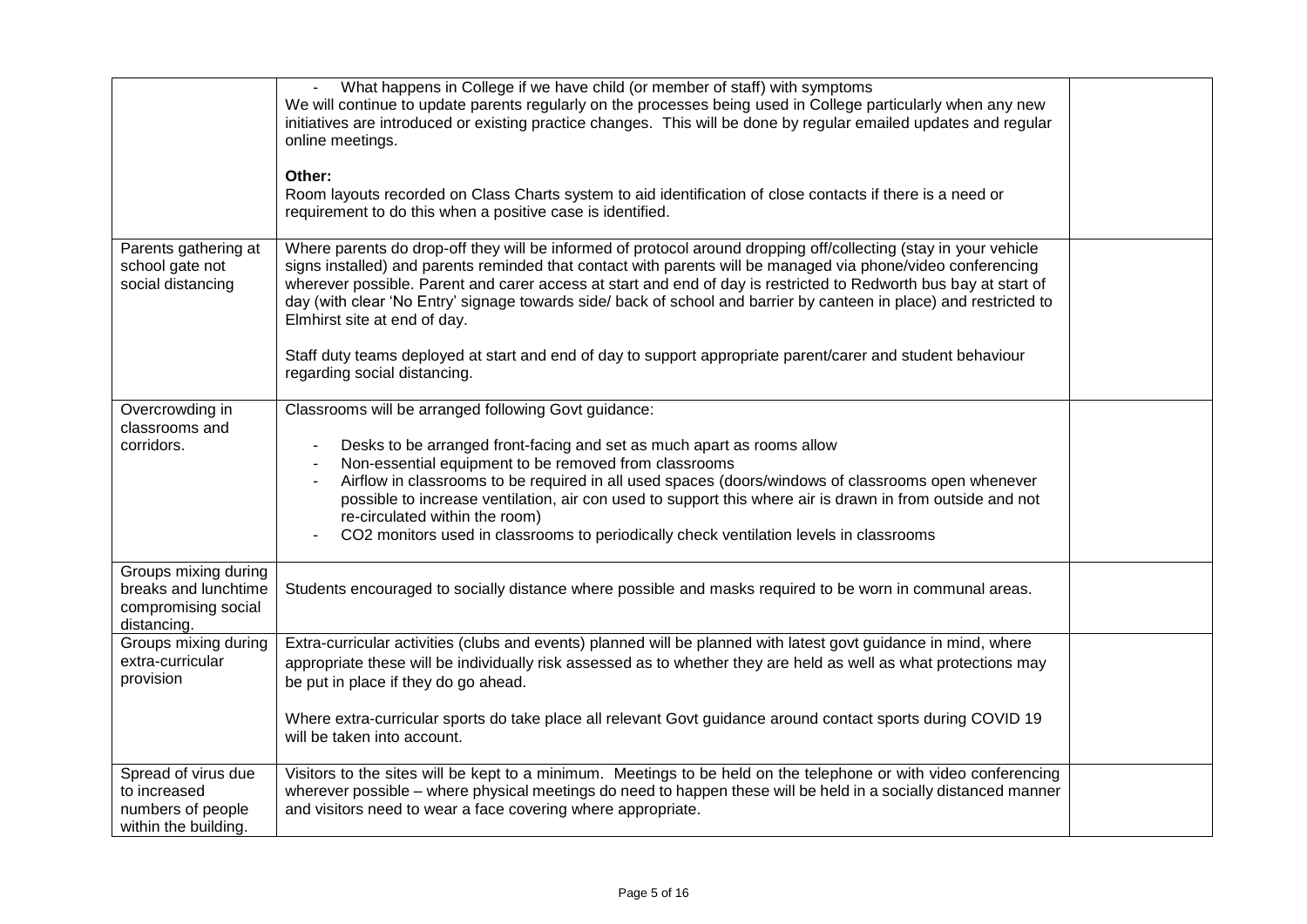|                                                                                             | This policy has been communicated to all staff along with this full risk assessment to ensure they are aware of it<br>and regular reminders around this and other matters relating to COVID-19 will be sent to staff, students and their<br>families.                                                                                                                                                                                                                                                       |                            |
|---------------------------------------------------------------------------------------------|-------------------------------------------------------------------------------------------------------------------------------------------------------------------------------------------------------------------------------------------------------------------------------------------------------------------------------------------------------------------------------------------------------------------------------------------------------------------------------------------------------------|----------------------------|
|                                                                                             | Visitors to the site are asked to complete a LF test a minimum of 24 hours before they attend site (and for this to<br>be negative).                                                                                                                                                                                                                                                                                                                                                                        |                            |
| <b>Staff</b>                                                                                | Staff reminded to maintain 2m apart wherever possible (in line with PHE advice), where this is not possible they<br>must remain 1m apart and follow the relevant guidance on minimising close contacts - details and guidance on<br>what constitutes a close contact shared with staff regularly since September 2020 and will continue to be sent to<br>staff as a reminder.                                                                                                                               |                            |
|                                                                                             | The priority is always to try to maintain 2m social distancing, but where this cannot be achieved, regular hand<br>washing/cleaning, good respiratory hygiene, and good ventilation of rooms are also important for both staff and<br>pupils - staff have received this information in a variety of meetings and this message will continue to be<br>reinforced throughout the term.                                                                                                                        |                            |
|                                                                                             | Staff to limit the amount of time when they handle pupil work – online learning to be used for homework where<br>possible.                                                                                                                                                                                                                                                                                                                                                                                  |                            |
|                                                                                             | Staff to be encouraged and reminded to test regularly and report results to College and NHS                                                                                                                                                                                                                                                                                                                                                                                                                 |                            |
|                                                                                             | Staff to be encouraged to get vaccinated where this is offered (paid time off to attend appointment) as part of<br>initial vaccination roll-out and booster programme.                                                                                                                                                                                                                                                                                                                                      |                            |
| <b>Premises related matters</b>                                                             |                                                                                                                                                                                                                                                                                                                                                                                                                                                                                                             |                            |
| Changes to building<br>use being safe for<br>pupils & staff - e.g.                          | The College will have signage reminding the students to social distance, wash hands more regularly across the<br>whole College site.                                                                                                                                                                                                                                                                                                                                                                        | Signs updated<br>Sept 2021 |
| storage, one-way<br>systems, floor tape.                                                    | Entrances and exits of certain areas have been reviewed to limit the number of pinch-points across the site.                                                                                                                                                                                                                                                                                                                                                                                                |                            |
| First Aid procedures<br>- Reduced numbers<br>of first aiders and<br>Paediatric first aider. | First Aid procedures have been reviewed and a revised Risk Assessment completed to better support the<br>College during this time. There are always designated qualified First Aiders on call during the College day with<br>appropriate cover in place if there are any issues around staff or student sickness. The First Aid process also<br>now covers the information that needs to be given to families if there is a specific COVID case or potential case<br>that comes to First Aider's attention. |                            |
|                                                                                             | Designated First Aider has access to the PPE and other resources they need to perform their role safely.<br>Attendance Officer also involved in the process of sending the relevant letters to parents for suspected COVID<br>cases and students identified as close contact of a suspected/confirmed case.                                                                                                                                                                                                 |                            |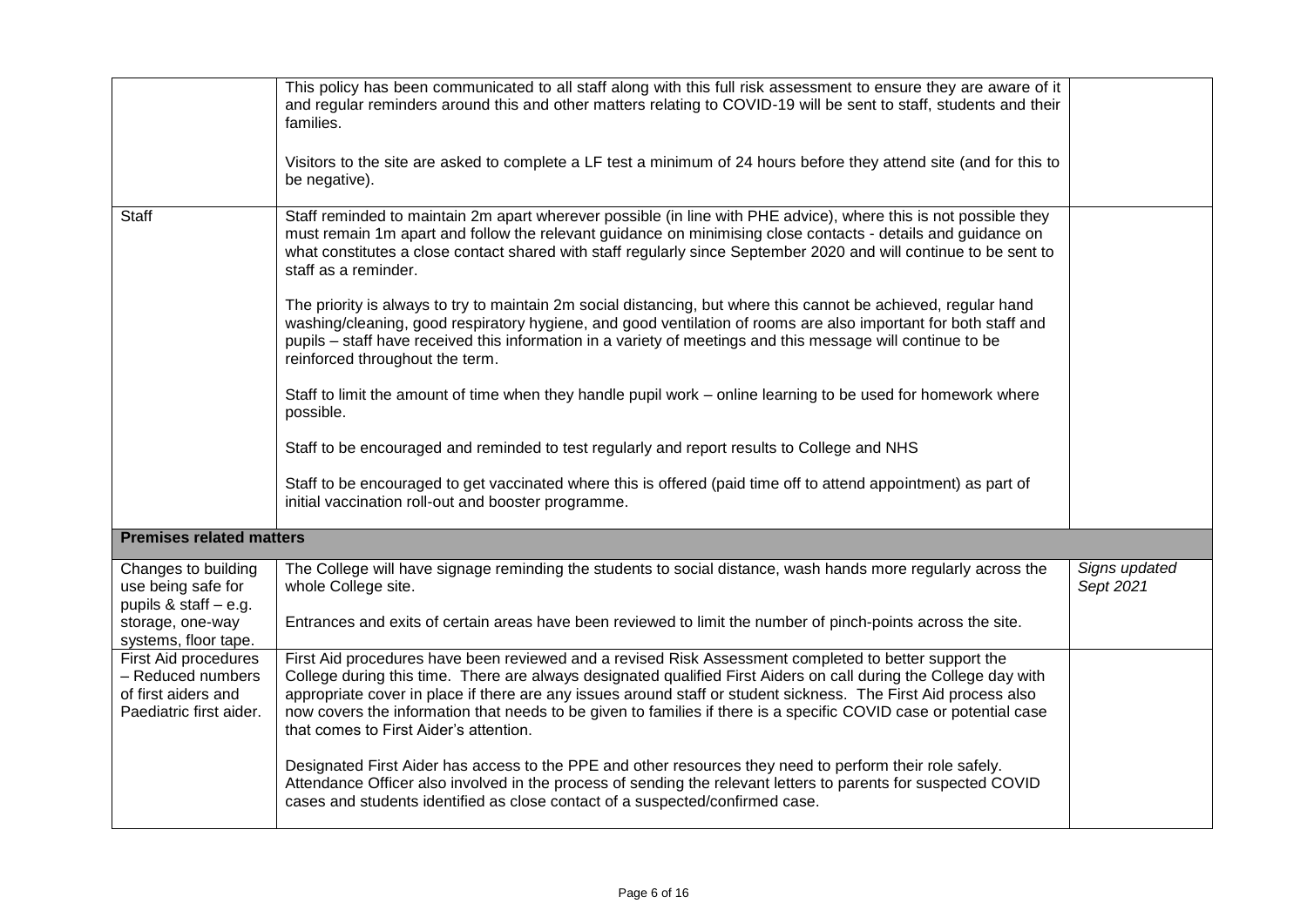| <b>Fire Procedures</b>                         | Fire Risk Assessment, Evacuation Procedure and locations of fire-fighting equipment reviewed prior to<br>September. Revised Fire Evacuation procedure sent to all staff (reflecting students no longer in bubbles)                |  |
|------------------------------------------------|-----------------------------------------------------------------------------------------------------------------------------------------------------------------------------------------------------------------------------------|--|
|                                                |                                                                                                                                                                                                                                   |  |
|                                                | Fire evacuation routes have now returned to usual college protocols (with the removal of bubbles).                                                                                                                                |  |
|                                                | Fire Evacuation drills to be carried out periodically, in line with Fire Policy.                                                                                                                                                  |  |
| Water hygiene -<br>management of               | Water hygiene management plan reviewed. Regimes for flushing and monitoring of temperatures have been<br>maintained throughout any period of closure / partial opening. All checks completed prior to re-opening in line          |  |
| legionella                                     | with government guidance Managing School Premises during the Covid-19 outbreak.                                                                                                                                                   |  |
|                                                |                                                                                                                                                                                                                                   |  |
| Using and monitoring<br>new practices to       | All staff briefed throughout the planning of the return of all students and subsequent to that (staff briefings<br>followed up by emails) to ensure they are aware of the new processes and implications for them in college (and |  |
| reduce risk of Covid-                          | when things change). Students and parent/carers have also been sent relevant information and have access to                                                                                                                       |  |
| 19 transmission                                | regular online meetings with the Principal to discuss the protocols in place and ask any questions they have.                                                                                                                     |  |
|                                                | Senior Leaders to continually review processes to ensure they are working and being adhered to - opportunities                                                                                                                    |  |
|                                                | for staff and other groups to feedback where they have concerns about how things are working.                                                                                                                                     |  |
| Management of                                  | All relevant checks have continued to be completed throughout the pandemic with the majority of checks                                                                                                                            |  |
| premises related<br>risks e.g. asbestos,       | planned and completed in holiday times. If they are needed during term time the usual process for visitors are<br>followed. If we are unable to complete checks during their usual statutory inspection timescale due to COVID-19 |  |
| delayed statutory                              | restrictions the piece of equipment will be taken out of action until the check has been completed.                                                                                                                               |  |
| testing (LOLER)<br>Staff rooms and             | Staff aware of the requirements around 2m distancing wherever possible and information signage will be placed                                                                                                                     |  |
| offices to comply with                         | in the main shared spaces in College (staff rooms, offices etc). Staff encouraged not to share food/drinks etc.                                                                                                                   |  |
| social distancing and<br>safe working practice |                                                                                                                                                                                                                                   |  |
| Ventilation to reduce                          | External doors and windows kept open to allow airflow through used spaces wherever possible.                                                                                                                                      |  |
| spread                                         |                                                                                                                                                                                                                                   |  |
|                                                | Where temperature in rooms is an issue high level windows to be opened to encourage airflow while having<br>minimal impact on temperature of room where this is possible.                                                         |  |
|                                                |                                                                                                                                                                                                                                   |  |
|                                                | Where mechanical ventilation used this will be adjusted to full fresh air where outdoor temperatures allow.                                                                                                                       |  |
|                                                | CO2 levels monitored in rooms to ensure adequate ventilation in rooms used.                                                                                                                                                       |  |
|                                                |                                                                                                                                                                                                                                   |  |
|                                                | Regular information and reminders sent to all staff regarding the importance of ventilation in classrooms.                                                                                                                        |  |
|                                                |                                                                                                                                                                                                                                   |  |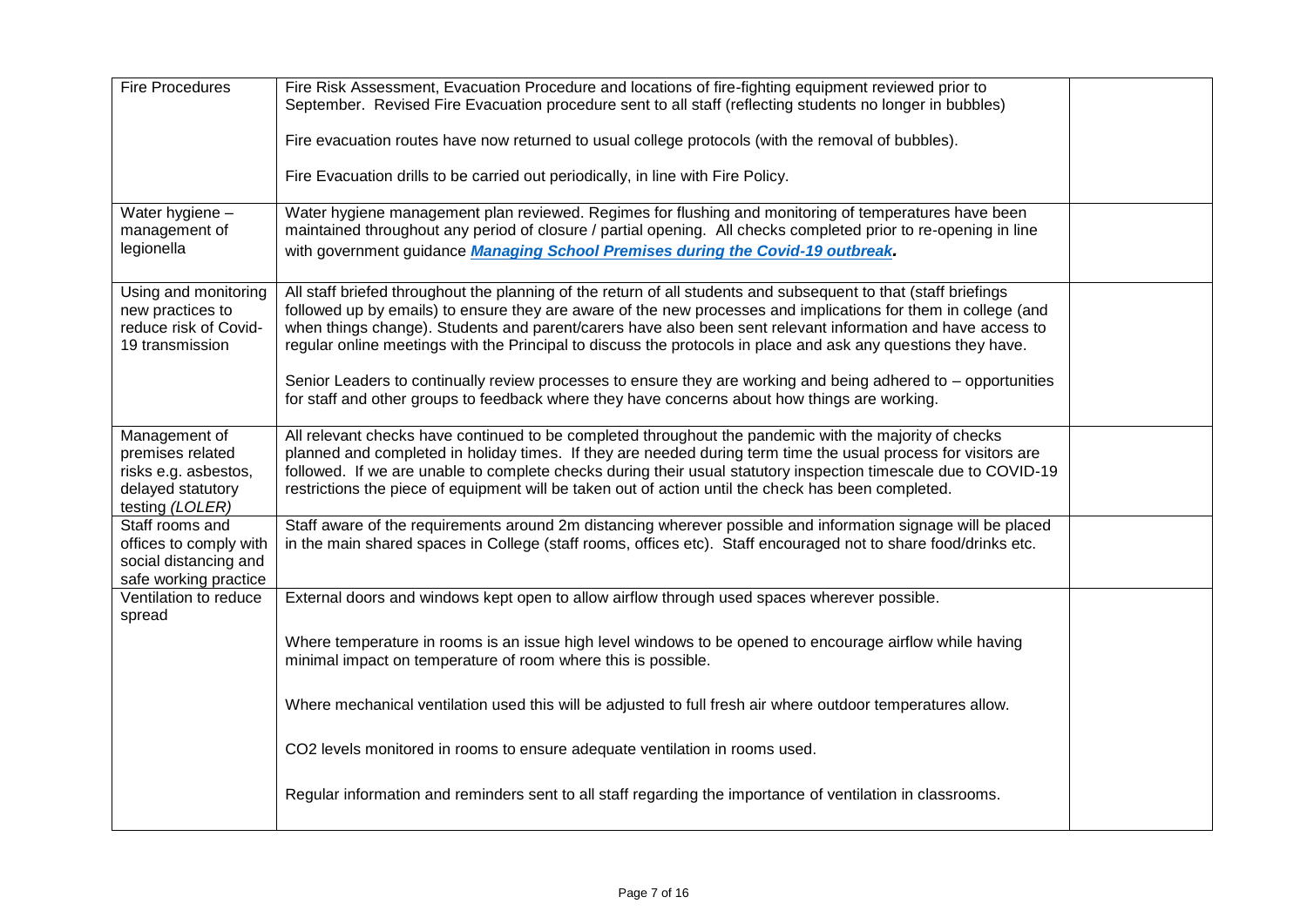| Management of<br>waste                                                           | Bins emptied as appropriate during the day along with other waste in college. Students and staff given guidance<br>on disposal of face coverings and First Aid given guidance on disposal of materials. Additional bins provided in<br>classrooms to ensure students and staff can practice excellent respiratory hygiene. |  |
|----------------------------------------------------------------------------------|----------------------------------------------------------------------------------------------------------------------------------------------------------------------------------------------------------------------------------------------------------------------------------------------------------------------------|--|
| Management of<br>incoming goods                                                  | All deliveries and other visitors to report to main Reception (Ariel Centre) where delivery to the right area in<br>College can be co-ordinated with minimal interaction with other staff or students.                                                                                                                     |  |
| School owned<br>outdoor play<br>equipment                                        | n/a                                                                                                                                                                                                                                                                                                                        |  |
| <b>Cleaning and reducing contamination</b>                                       |                                                                                                                                                                                                                                                                                                                            |  |
| Contaminated<br>surfaces spreading                                               | Staff to wipe surfaces down at the end of sessions.                                                                                                                                                                                                                                                                        |  |
| virus.                                                                           | We have worked with our cleaning contractor Churchill's to ensure they are able to tailor their service to keep the<br>site as safe as possible. They continue to focus on cleaning the other high priority areas (surfaces, toilets, bin<br>emptying etc).                                                                |  |
|                                                                                  | We will follow the Govt's guidance for working in education and childcare if someone becomes ill with suspected<br>COVID-19 at the setting we work in partnership with our cleaning contractor to implement the guidance from<br>Cleaning and decontamination of non-health care settings.                                 |  |
| Shared resources<br>and equipment<br>increasing spread                           | Where there is a need to share equipment (for example, photocopiers where there are not enough individual<br>resources in College to allocate items per bubble) revised procedures have been put in place to ensure staff and<br>students can use the equipment safely with cleaning routines established for these items. |  |
|                                                                                  | Where queues for these items are expected the College will remind staff and students of the importance of social<br>distancing. Areas where queues are expected (for example when completing LF testing on site) clear markings<br>have been put on the floor to show social distancing requirements.                      |  |
| Cleaning staff and<br>hygiene contractor's<br>capacity - providing<br>additional | We have been in discussions with our cleaning contractor and will continue this dialogue to ensure that cleaning<br>processes remain sufficient and that the provision is continually monitored to ensure it continues to comply with<br>our, Govt and general H&S standards.                                              |  |
| requirements                                                                     | Churchill's also have their own Risk Assessment detailing what they are doing as they have since the initial<br>lockdown.                                                                                                                                                                                                  |  |
|                                                                                  | The College has also purchased specialist cleaning supplies to be used quickly in the event of emergency<br>cleaning needing to take place (for example if there is a suspected COVID case identified while a student is at<br>College).                                                                                   |  |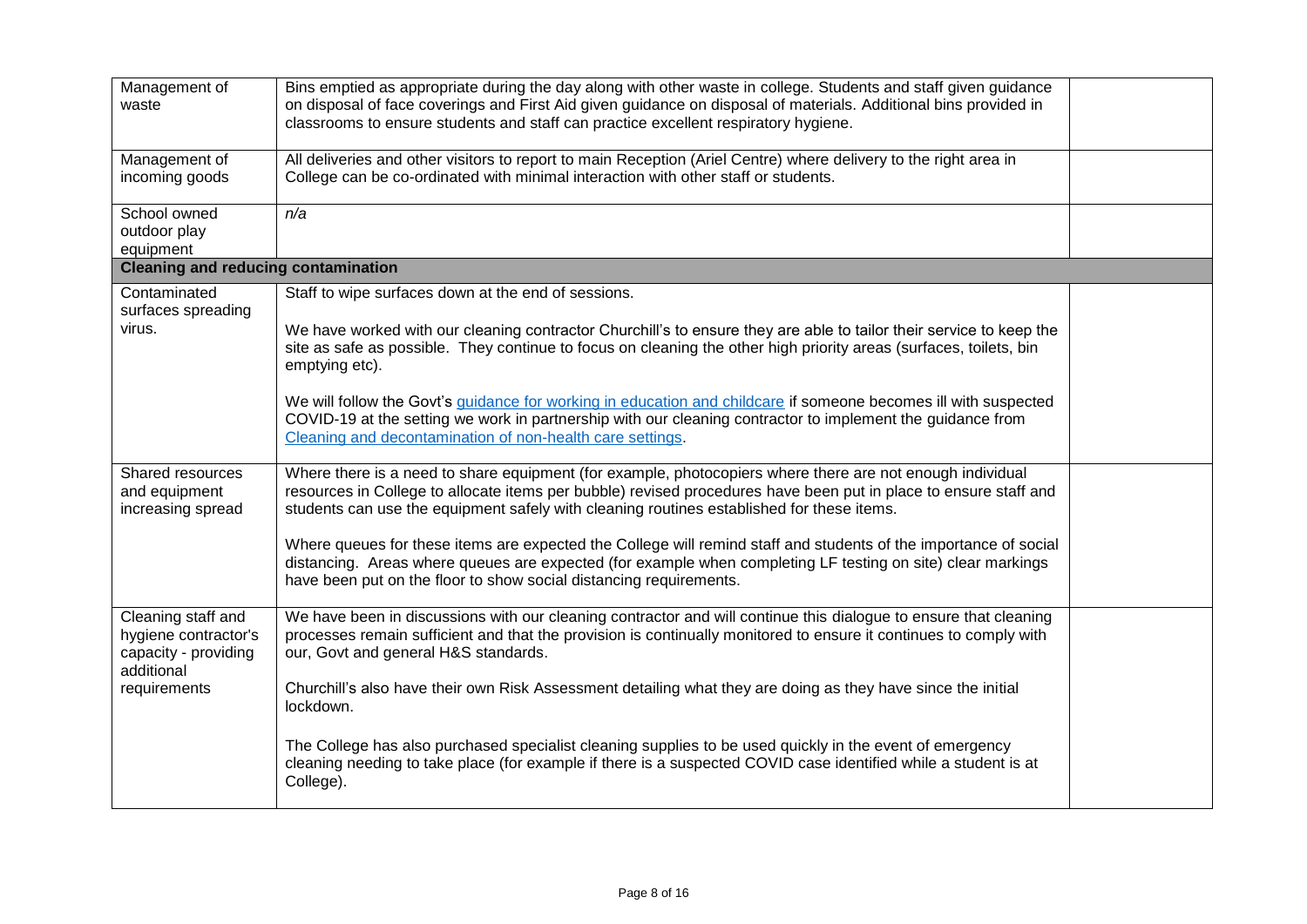| Sufficient<br>handwashing<br>facilities for staff and<br>pupils        | Toilets and handwashing facilities are available across the site. Additional hand sanitiser dispensers (2 at every<br>entrance plus many more around the College site) were installed in Sept 2020 to ensure students have a variety<br>of opportunities to wash their hands as they come in and throughout the day. These units, hand-washing soap<br>and hand sanitiser units, will be replenished as required throughout the day.                                                                                                                                                                                                                                                    |  |
|------------------------------------------------------------------------|-----------------------------------------------------------------------------------------------------------------------------------------------------------------------------------------------------------------------------------------------------------------------------------------------------------------------------------------------------------------------------------------------------------------------------------------------------------------------------------------------------------------------------------------------------------------------------------------------------------------------------------------------------------------------------------------|--|
| Additional time for<br>staff and pupils to<br>carry out<br>handwashing | Hand-washing and sanitizer stations are available at entrance to every building and in a variety of other places,<br>high use areas and entry/ exit points to promote student responsibility. Teachers remind students on entrance to<br>classes to sanitise hands as part of regular lesson routines                                                                                                                                                                                                                                                                                                                                                                                   |  |
| Handwashing<br>practice with children                                  | Students to be reminded about importance of hand hygiene regularly and this is highlighted in communications<br>with parents and carers. Information posters displayed throughout the College.                                                                                                                                                                                                                                                                                                                                                                                                                                                                                          |  |
| Good respiratory<br>hygiene                                            | Information posters in all classrooms reminding students of this and sufficient number of bins in classrooms to<br>support good respiratory hygiene. Tissues to be made available for all classrooms.                                                                                                                                                                                                                                                                                                                                                                                                                                                                                   |  |
|                                                                        | Toilets to use paper towels for drying hands where possible.                                                                                                                                                                                                                                                                                                                                                                                                                                                                                                                                                                                                                            |  |
| Sufficient supplies of<br>soap and cleaning<br>products                | Sufficient soap supplies in place and continually ordered to keep stock levels high. Continue to use existing<br>soap – if this needs to change due to restricted stock levels then Risk Assessment to be completed on any new<br>stocks used.                                                                                                                                                                                                                                                                                                                                                                                                                                          |  |
| Toilets being<br>overcrowded                                           | This will be monitored by staff on duty.                                                                                                                                                                                                                                                                                                                                                                                                                                                                                                                                                                                                                                                |  |
| <b>Staff related issues</b>                                            |                                                                                                                                                                                                                                                                                                                                                                                                                                                                                                                                                                                                                                                                                         |  |
| Staff measures to<br>reduce contact and<br>transmission                | Staff have been kept fully informed of the college's approach and procedures throughout this time and this will<br>continue. Staff have had regular briefings and messages provided to them throughout the pandemic - the<br>importance of the measures being put in place has been reinforced throughout these communications and will<br>continue to be so in future meetings/communications. All shared staff spaces have posters/information<br>displayed with relevant information social distancing and minimizing close contacts.<br>Individual Risk Assessments have been conducted in areas where there are additional concerns around social<br>distancing such as First Aid. |  |
|                                                                        | Clinically Extremely Vulnerable staff to work on site where we are able to suitably enable them to work in a safe,<br>socially distanced manner where possible.                                                                                                                                                                                                                                                                                                                                                                                                                                                                                                                         |  |
|                                                                        | Clinically Vulnerable members of staff will work from the site but have been reminded to take particular notice of<br>the system of controls to ensure they are protecting themselves as effectively as possible. Where possible in<br>times of school closure clinically vulnerable colleagues will work from home either fully or partially to help<br>manage risks.                                                                                                                                                                                                                                                                                                                  |  |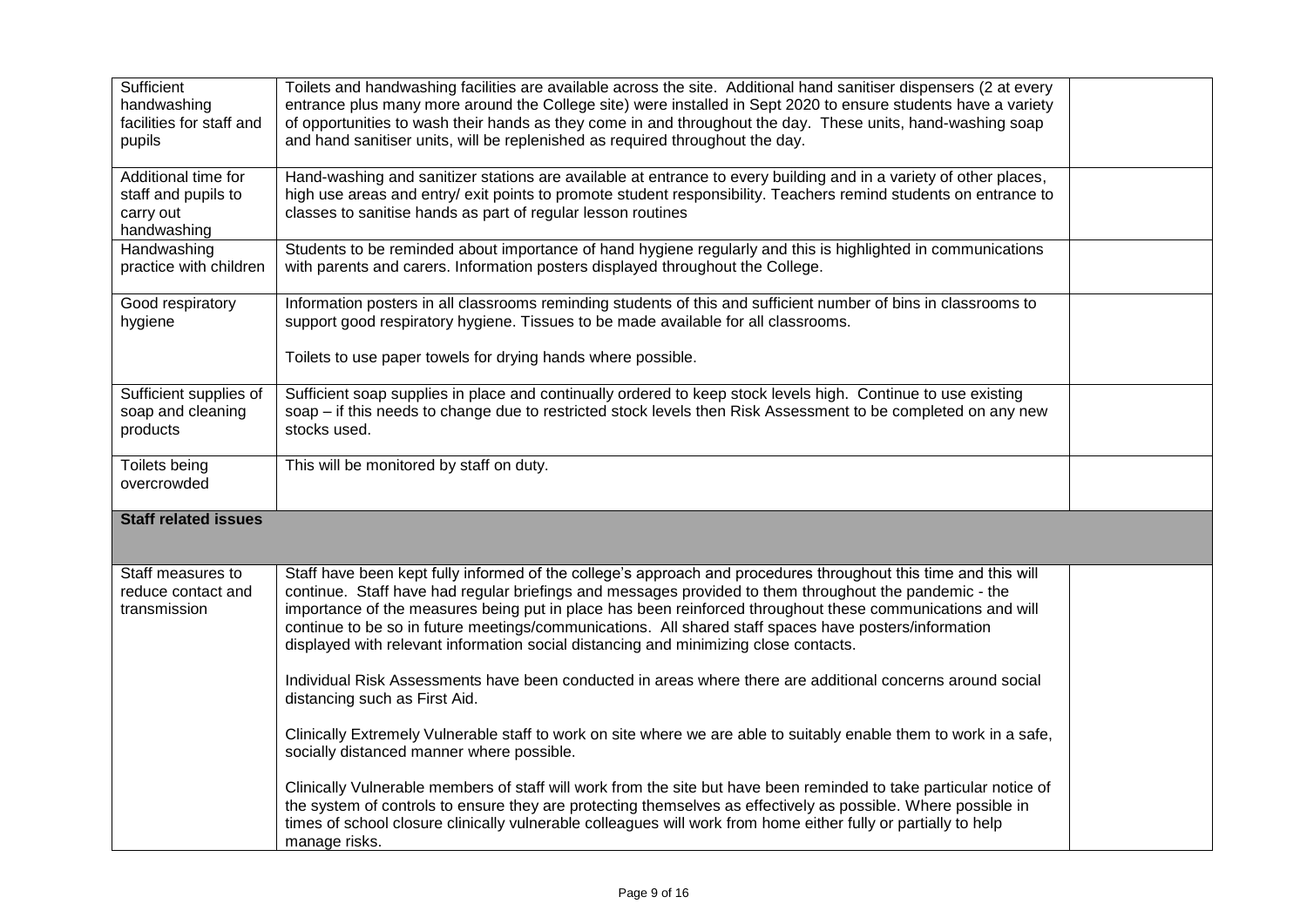| Potential increased<br>risk for staff who are<br>pregnant (or has<br>recently given birth)                                                      | Where any member of staff is pregnant we will conduct a Risk Assessment to identify and mitigate any additional<br>risks they may find in their role during this time. We will pay regard to the RCOG/RCM Guidance on Coronavirus<br>(COVID-19) in pregnancy document in writing any risk assessment.                                                                                                                                                                                                                                                                                                                                                                                                                |  |
|-------------------------------------------------------------------------------------------------------------------------------------------------|----------------------------------------------------------------------------------------------------------------------------------------------------------------------------------------------------------------------------------------------------------------------------------------------------------------------------------------------------------------------------------------------------------------------------------------------------------------------------------------------------------------------------------------------------------------------------------------------------------------------------------------------------------------------------------------------------------------------|--|
| Managing supply<br>teachers, visitors,<br>contractors and other<br>temporary visiting<br>staff.                                                 | Visitors to be kept to an absolute minimum with as much contact as possible managed by phone or video<br>conferencing (including staff meetings, team meetings etc). All visitors are required to wear a face covering in<br>reception and to follow College policy on face coverings, testing and other points during their time here.<br>Information provided to Supply Teachers on arrival of what the College's protocols are and what expectations<br>are in place.<br>Peri-Teachers will be able to work on a one to one basis or, if students are in the same, consistent groups. Any<br>other sessions that fall outside of these conditions will be individually risk assessed to assess if they can happen |  |
|                                                                                                                                                 | and where they can that the appropriate mitigation actions are put in place.                                                                                                                                                                                                                                                                                                                                                                                                                                                                                                                                                                                                                                         |  |
| Insufficient staff<br>capacity to deal with<br>increased numbers<br>of pupils - Shortage<br>of teachers to<br>maintain staff to pupil<br>ratios | Staffing reviewed with SLT daily to ensure safe levels of staffing are maintained for lessons, breaks and start/<br>end of days.<br>Planned absences reviewed frequently to ensure staffing levels are sufficient and Risk Assess the situation to<br>decide on the best course of action from this as it would at any other time (for example, if significant number of<br>teachers ill).                                                                                                                                                                                                                                                                                                                           |  |
| Anxiety levels of staff<br>and community<br>causing breakdown<br>in staffing ratios,                                                            | Staff have been kept informed about the procedures in place to keep staff and students safe across the College<br>- these messages will continue to be shared (including this Risk Assessment document which is shared with all<br>staff).                                                                                                                                                                                                                                                                                                                                                                                                                                                                           |  |
| compromising group<br>sizes.                                                                                                                    | Staff meetings to discuss these issues have been held throughout the pandemic and staff have had opportunities<br>to comment on the measures in place/being put in place and where possible/appropriate the College has<br>incorporated suggestions into working practices.                                                                                                                                                                                                                                                                                                                                                                                                                                          |  |
|                                                                                                                                                 | Information regarding the college's Employment Assistance Programme has also been sent to all staff to enable<br>them to access this if they feel it will support them.                                                                                                                                                                                                                                                                                                                                                                                                                                                                                                                                              |  |
| Staff understanding<br>of new changes -<br>safe practice at work<br>& in classroom.                                                             | Staff have been involved in conversations, meetings and able to contribute to discussions around safe teaching<br>and learning throughout the process. This approach will continue.                                                                                                                                                                                                                                                                                                                                                                                                                                                                                                                                  |  |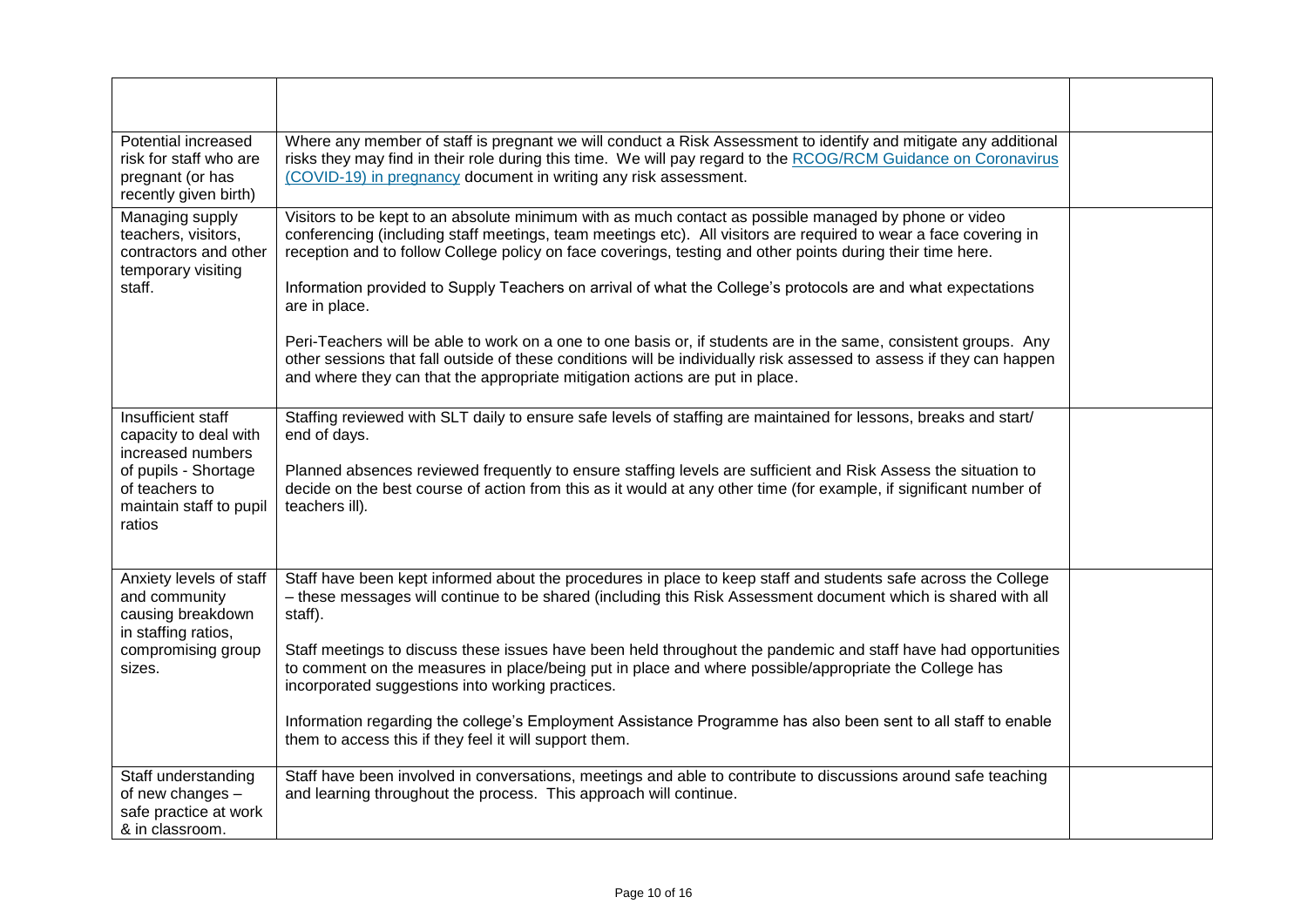| Teaching in a safe<br>environment                                                                                                                                     |                                                                                                                                                                                                                                                                                                                   |  |
|-----------------------------------------------------------------------------------------------------------------------------------------------------------------------|-------------------------------------------------------------------------------------------------------------------------------------------------------------------------------------------------------------------------------------------------------------------------------------------------------------------|--|
| Accessing testing<br>arrangements are<br>clear for all staff                                                                                                          | Staff have been made aware of the importance of being tested if they have any symptoms as well as completing<br>the LF Testing arranged through the College and how to access a test if they have symptoms:<br>https://www.gov.uk/get-coronavirus-test                                                            |  |
|                                                                                                                                                                       | Where staff do identify they have symptoms or have other reasons to self-isolate the College will provide them<br>with details of the relevant Govt guidance for their situation. Staff also reminded of the guidance around close<br>contacts and isolation periods particularly when this guidance changes.     |  |
| Conditions for use of<br>fluid resistant face<br>mask and other<br>equipment when                                                                                     | First Aid procedure has been amended to include need for PPE when dealing with suspected COVID-19 cases.<br>Posters displayed in First Aid office detailing what needed and how to use. All PPE needed available in First Aid<br>room.                                                                            |  |
| dealing with a<br>symptomatic child<br>are clear and<br>understood by staff.                                                                                          | All staff involved in supporting the LF Testing process for staff and students have access to the necessary PPE<br>and regular checks are made to ensure staff are wearing the appropriate equipment and when stock levels run<br>low re-ordering is completed in sufficient time to ensure there is no shortage. |  |
| Assessment of all<br>staff, including high<br>risk staff with<br>vulnerable / shielding<br>family member,<br>underlying health<br>conditions or other<br>risk factors | The College is following all Govt guidance to ensure premises are COVID-secure as well as the relevant<br>guidance around CEV, CV staff or staff with other underlying health conditions.                                                                                                                         |  |
| Staff use of PPE                                                                                                                                                      | PPE is only required to be used in very specific circumstances (for example when dealing with First Aid incidents<br>or being involved in LF testing) – where this is required it is provided, in place and regular checks are completed<br>on stock levels.                                                      |  |
| Use of PPE<br>Lack of<br>understanding                                                                                                                                | Designated First Aiders and Testing staff are briefed on how to use PPE and posters displayed in First Aid to<br>support this. The staff induction for Testing Staff also included information on how to put on/take off the required<br>PPE.                                                                     |  |
|                                                                                                                                                                       | College staff will follow guidance on putting on and taking off standard PPE<br>https://www.gov.uk/government/publications/covid-19-personal-protective-equipment-use-for-non-aerosol-<br>generating-procedures and above guidance on use in education settings.                                                  |  |
| Dealing with<br>suspected and                                                                                                                                         | SLT and First Aid staff briefed on actions to be taken in the event of a suspected or confirmed COVID-19 case.<br>College will take and follow advice from:<br>DFE Coronavirus Helpline - 0800 046 8687                                                                                                           |  |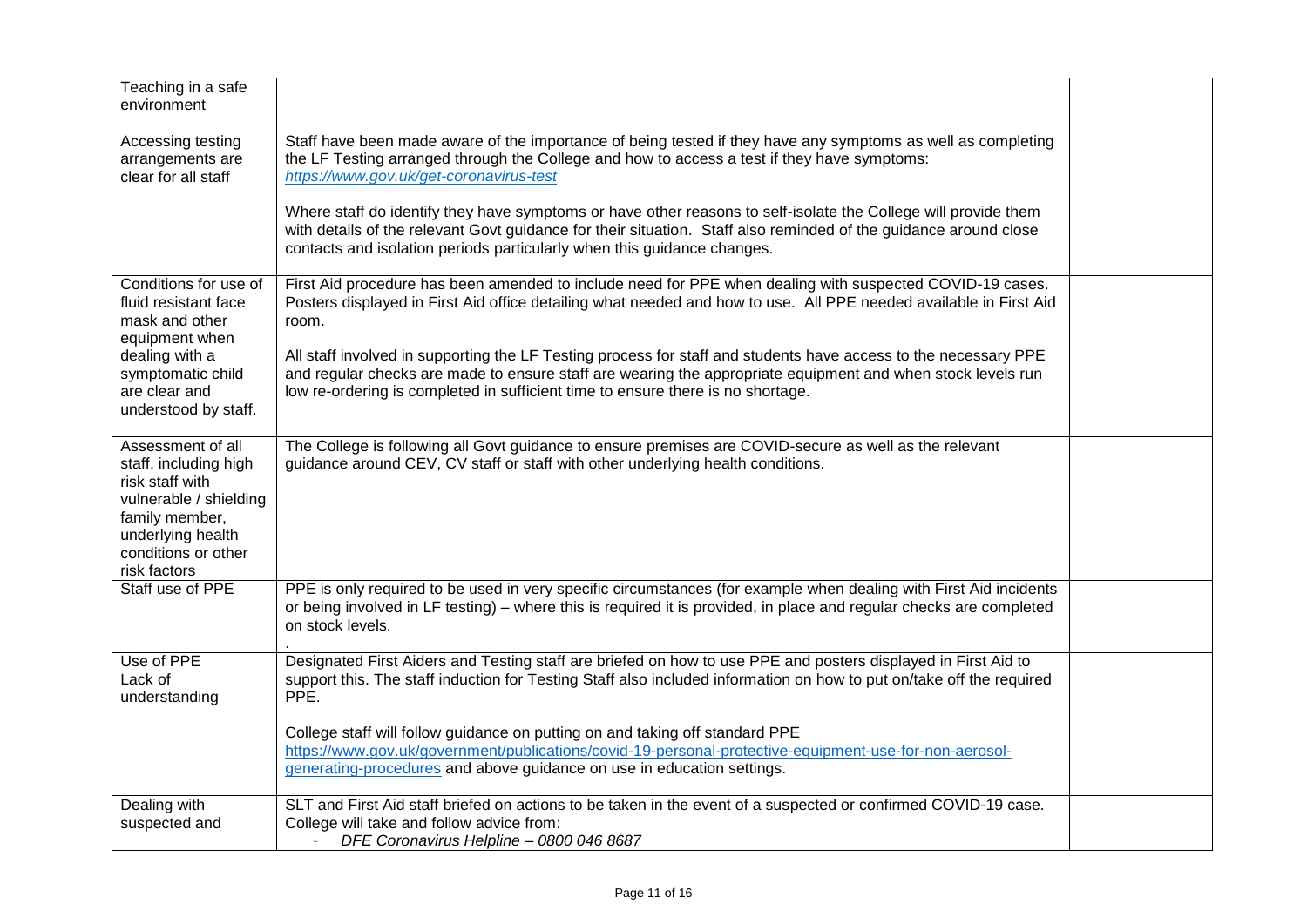| confirmed case/<br>cases and outbreak.                            | The College will also take advice from the following agencies if it is deemed appropriate<br>Devon County Council's Local Outbreak Management Plan (LOMP)<br>https://www.devon.gov.uk/coronavirus-advice-in-devon/lomp/.<br>Our local Health Protection Team on 0300 303 8162 or swhpt@phe.gov.uk and we may inform the local authority<br>by emailing educate.schoolspriorityalerts-mailbox@devon.gov.uk.<br>When a case is identified while a student is on site the school process is:<br>Student identified with symptoms/positive test result and is collected from their class (if needed – often<br>$\bullet$<br>they will already have reported to First Aid)<br>Student is taken to agreed location where a decision made on next steps, the standard approach is:<br>Parents/carers contacted to collect student from College (outside Ariel Reception) if the student needs to<br>be taken to this location the route taken to their collection point is entirely outside and there is minimal<br>risk of meeting/infecting any staff or students)<br>Close contacts of positive/suspected case identified<br>$\bullet$<br>Student/parents of the positive case given letter regarding self-isolation periods and the importance of<br>getting a test if appropriate and other helpful information<br>Students/parents of close contacts given letter regarding the importance of getting a PCR test for their<br>child (and details on how to arrange this)<br>Attendance procedures have been reviewed to ensure that government guidance is followed with regard to self-<br>isolation and track and trace where there are suspected or confirmed cases. This includes staff being aware of<br>what is needed if a student who should be isolating comes to school. |  |
|-------------------------------------------------------------------|-----------------------------------------------------------------------------------------------------------------------------------------------------------------------------------------------------------------------------------------------------------------------------------------------------------------------------------------------------------------------------------------------------------------------------------------------------------------------------------------------------------------------------------------------------------------------------------------------------------------------------------------------------------------------------------------------------------------------------------------------------------------------------------------------------------------------------------------------------------------------------------------------------------------------------------------------------------------------------------------------------------------------------------------------------------------------------------------------------------------------------------------------------------------------------------------------------------------------------------------------------------------------------------------------------------------------------------------------------------------------------------------------------------------------------------------------------------------------------------------------------------------------------------------------------------------------------------------------------------------------------------------------------------------------------------------------------------------------------------------------------------------------------------|--|
| <b>Pupil related issues</b>                                       |                                                                                                                                                                                                                                                                                                                                                                                                                                                                                                                                                                                                                                                                                                                                                                                                                                                                                                                                                                                                                                                                                                                                                                                                                                                                                                                                                                                                                                                                                                                                                                                                                                                                                                                                                                                   |  |
| Vulnerable groups<br>who are clinically,<br>extremely vulnerable. | If appropriate the college will complete individual risk assessments for students in these groups and follow the<br>guidelines in Covid-19 shielding guidance from the Royal College of Paediatrics for children and young persons,<br>where the student is under the care of a specialist we will take their advice where appropriate. Any additional<br>temporary recommendations received from local health agencies due to localised higher rates of transmission<br>will be implemented as required.                                                                                                                                                                                                                                                                                                                                                                                                                                                                                                                                                                                                                                                                                                                                                                                                                                                                                                                                                                                                                                                                                                                                                                                                                                                                         |  |
| Children with EHCP<br>and pupils who<br>attend dual settings      | Any students attending dual settings will be individually reviewed to ensure compatibility between centres.                                                                                                                                                                                                                                                                                                                                                                                                                                                                                                                                                                                                                                                                                                                                                                                                                                                                                                                                                                                                                                                                                                                                                                                                                                                                                                                                                                                                                                                                                                                                                                                                                                                                       |  |
| Pupils unable to<br>follow guidance                               | Where pupils need additional support to follow these measures this will be addressed by members of staff by<br>following the College's procedures.                                                                                                                                                                                                                                                                                                                                                                                                                                                                                                                                                                                                                                                                                                                                                                                                                                                                                                                                                                                                                                                                                                                                                                                                                                                                                                                                                                                                                                                                                                                                                                                                                                |  |
| Pupils equipment                                                  | Families informed about equipment to be brought in with students and to limit this to essentials.                                                                                                                                                                                                                                                                                                                                                                                                                                                                                                                                                                                                                                                                                                                                                                                                                                                                                                                                                                                                                                                                                                                                                                                                                                                                                                                                                                                                                                                                                                                                                                                                                                                                                 |  |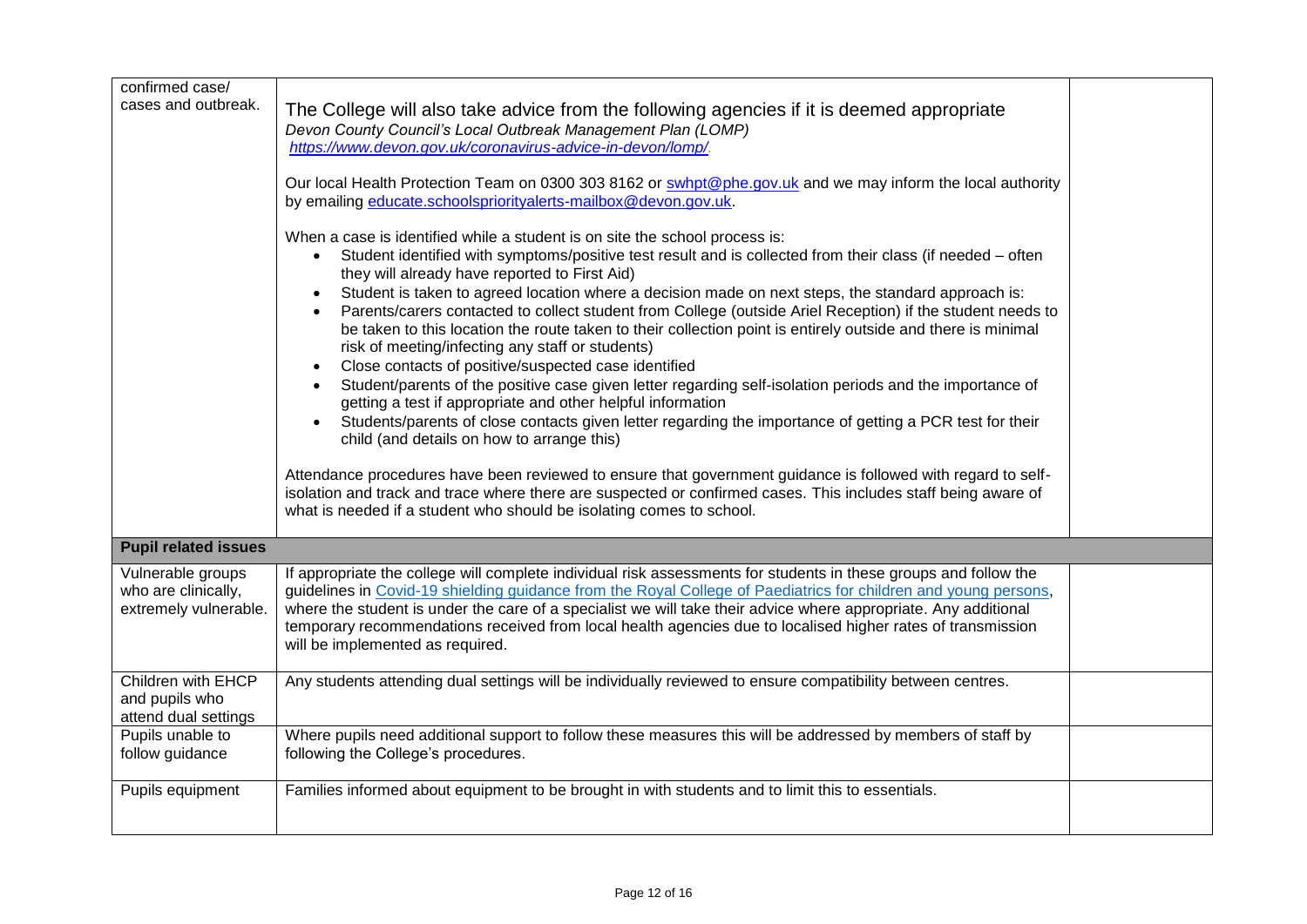| Member of a class<br>becoming unwell with<br>COVID-19                  | Clear procedure of what to do if this happens:<br>First Aider contacted to collect child and take to first aid room (through designated entrance)<br>First Aider to follow procedure and isolate student in separate room (to enable other First Aid incidents to<br>be dealt with by someone else if needed)<br>Contact parent/carer to collect immediately and follow agreed protocol for suspected/confirmed COVID<br>case<br>When parent arrives student is taken to meet them at Reception by designated outdoor route (that<br>minimises interaction with other individuals) |  |
|------------------------------------------------------------------------|------------------------------------------------------------------------------------------------------------------------------------------------------------------------------------------------------------------------------------------------------------------------------------------------------------------------------------------------------------------------------------------------------------------------------------------------------------------------------------------------------------------------------------------------------------------------------------|--|
| <b>School Uniform</b>                                                  | Normal policy to be followed.                                                                                                                                                                                                                                                                                                                                                                                                                                                                                                                                                      |  |
| <b>Transport</b>                                                       |                                                                                                                                                                                                                                                                                                                                                                                                                                                                                                                                                                                    |  |
| Travel to school and<br>provision of safe<br>school transport:         | School transport is the responsibility of DCC – expectation is that students on school transport follow the<br>protocols set out for them by DCC. Students, parents and carers reminded that the school behaviour policy<br>applies on journeys to and from school, and the school will liaise closely with dedicated and public transport<br>providers to address safety issues arising from student behaviour on transport.<br>Messages sent to families encouraging use of transport methods (walking, cycling) that minimise risk of infection.                                |  |
| Dedicated school<br>transport, including<br>statutory provision        | Protocols around school transport are a DCC responsibility. When students arrive at school they will leave the<br>transport and go directly to their classroom, washing their hands on arrival the same as all other students.<br>When students leave they will queue in designated queues for their bus (not with bus users from other buses)<br>and staff to be supervising students leaving in the same way as they do presently.                                                                                                                                               |  |
| Wider public<br>transport                                              | Students using wider public transport are expected to follow requirements when doing so. Although this is not the<br>responsibility of the college to enforce these standards, the college will liaise with public transport to address<br>concerns where they are arise and will remind students of the need to be ready, respectful and safe both in<br>school and on their journeys to and from school.                                                                                                                                                                         |  |
| School Transport<br>arrangements<br>support changes to<br>school times | School Transport team kept informed of school opening and closing times.                                                                                                                                                                                                                                                                                                                                                                                                                                                                                                           |  |
| Identified positive<br>case                                            | Where a student travelling on school transport tests positive - the College follows the Govt guidance on how to<br>identify close contacts and further actions to take.                                                                                                                                                                                                                                                                                                                                                                                                            |  |
| <b>Curriculum</b><br>considerations                                    |                                                                                                                                                                                                                                                                                                                                                                                                                                                                                                                                                                                    |  |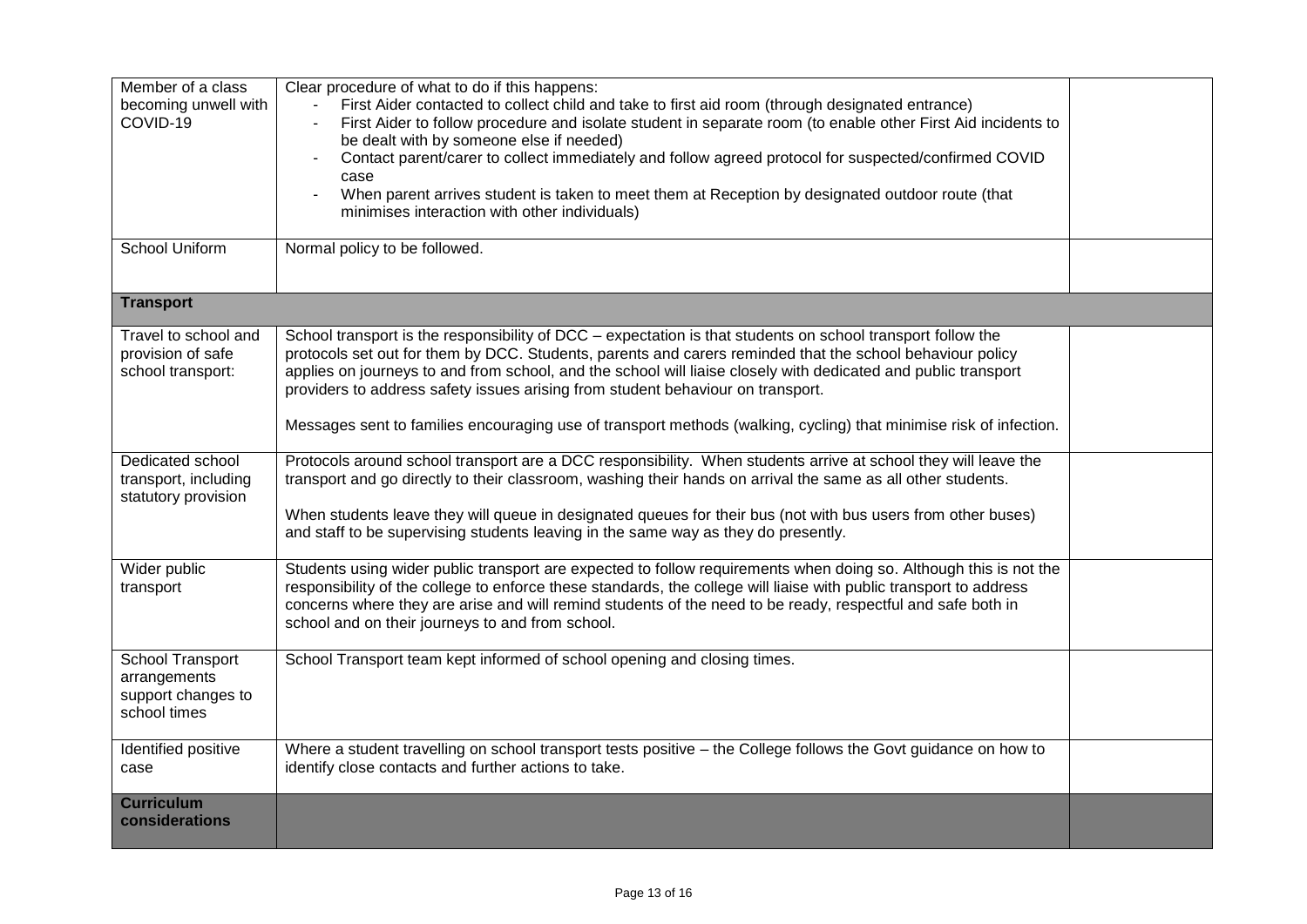| Planned return to<br>normal curriculum in<br>all subjects by<br>Summer Term 2021               | The full curriculum is being followed in all key stages.                                                                                                                                                                                                                                                                                                                                                                                                    |  |  |  |
|------------------------------------------------------------------------------------------------|-------------------------------------------------------------------------------------------------------------------------------------------------------------------------------------------------------------------------------------------------------------------------------------------------------------------------------------------------------------------------------------------------------------------------------------------------------------|--|--|--|
| Suspension of some<br>subjects for some<br>pupils in exceptional<br>circumstances.             | N/A                                                                                                                                                                                                                                                                                                                                                                                                                                                         |  |  |  |
| Music activities                                                                               | The College will take into account DfE guidance on singing and brass and wind instruments in the planning of<br>music teaching.                                                                                                                                                                                                                                                                                                                             |  |  |  |
| Physical activity in<br>schools                                                                | Pupils will be kept in consistent groups, sports equipment thoroughly cleaned between each use by different<br>individual groups, and contact sports avoided. Outdoor sports will be prioritised where possible, and large indoor<br>spaces used where it is not, maximising distancing between pupils and paying scrupulous attention to cleaning<br>and hygiene.                                                                                          |  |  |  |
|                                                                                                | External facilities can also be used in line with government guidance for the use of, and travel to and from, those<br>facilities though this is expected to be minimal. We will refer to the following advice when making decisions:<br>guidance on the phased return of sport and recreation and guidance from Sport England for grassroot<br>sport<br>advice from organisations such as the Association for Physical Education and the Youth Sport Trust |  |  |  |
| <b>Educational visits</b>                                                                      | As with any Educational visits where these are planned they will be appropriately Risk Assessed (with COVID<br>restrictions and guidance taken into account when planning and risk assessing the trip/event).                                                                                                                                                                                                                                               |  |  |  |
| Groups of children<br>mixing resulting in<br>risk of more<br>widespread<br>transmission        | The College will follow the latest Govt guidance on how best to reduce this while still enabling the college to<br>open in a practical way.                                                                                                                                                                                                                                                                                                                 |  |  |  |
| <b>Provision of food</b>                                                                       |                                                                                                                                                                                                                                                                                                                                                                                                                                                             |  |  |  |
| Food prepared on<br>premises is<br>compliant with Covid<br>- 19 health and<br>hygiene guidance | Catering staff to follow the relevant standards and guidance: Guidance for food businesses on coronavirus<br>$(COVID-19)$                                                                                                                                                                                                                                                                                                                                   |  |  |  |
| Catering staff are<br>operating in a safe<br>environment                                       | All Catering staff to follow the relevant aspects of government guidance for food premises:<br>https://www.gov.uk/guidance/working-safely-during-coronavirus-covid-19/restaurants-offering-takeaway-or-<br>delivery                                                                                                                                                                                                                                         |  |  |  |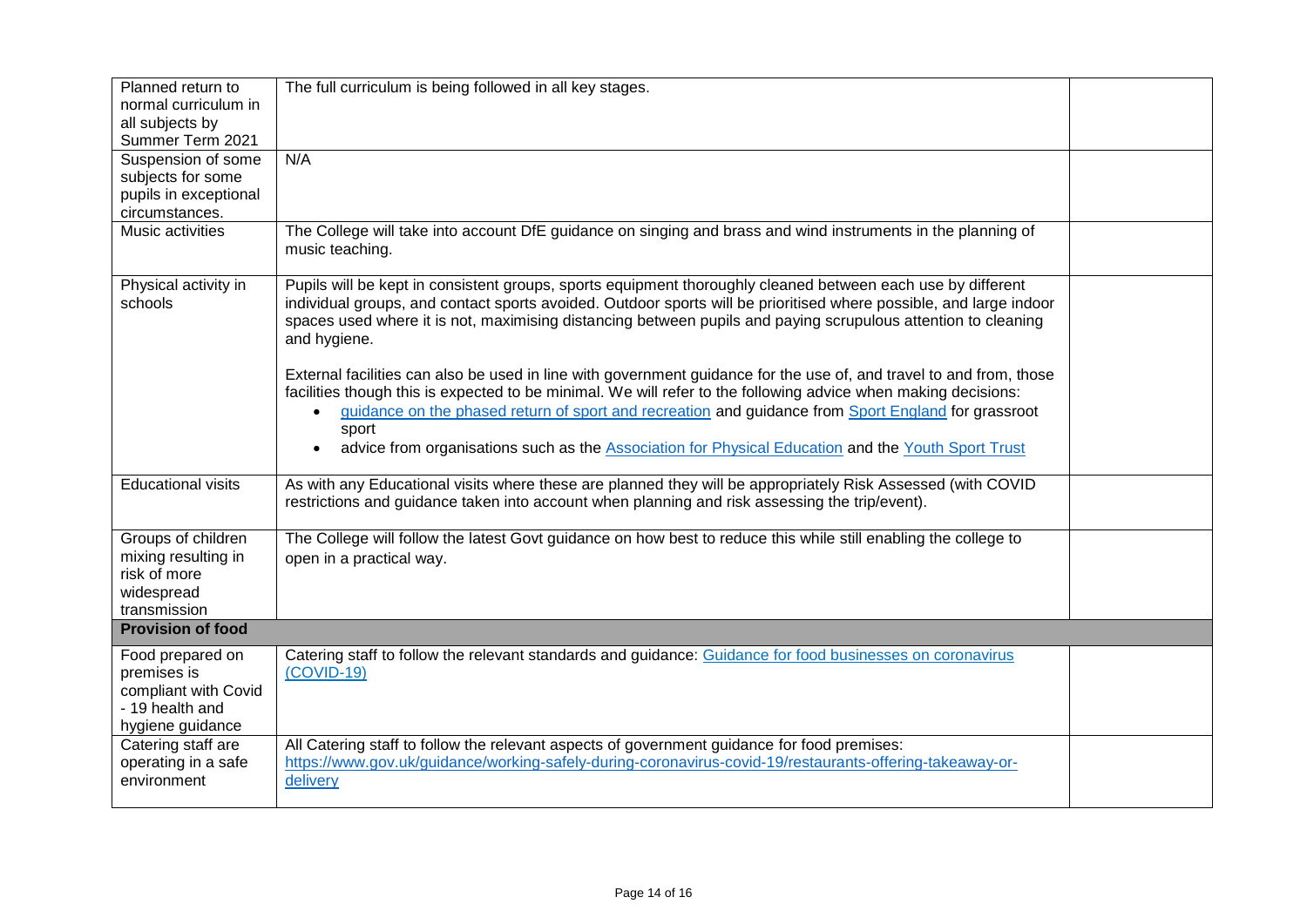| Risk of infection as<br>students mix during<br>break and lunch time                                                                                            | Staff on duty to ensure queuing is managed effectively.                                                                                                                                                                                                                                                                                                                                                                                                                                                                                                |  |  |  |
|----------------------------------------------------------------------------------------------------------------------------------------------------------------|--------------------------------------------------------------------------------------------------------------------------------------------------------------------------------------------------------------------------------------------------------------------------------------------------------------------------------------------------------------------------------------------------------------------------------------------------------------------------------------------------------------------------------------------------------|--|--|--|
| <b>Communications with parents and others</b>                                                                                                                  |                                                                                                                                                                                                                                                                                                                                                                                                                                                                                                                                                        |  |  |  |
| Parents, contractors<br>and other staff<br>entering or working<br>in the building $-$<br>school complying<br>with external<br>requirements for staff<br>safety | College visitors to be kept to a minimum. Where visits are necessary parents, contractors and other visitors to be<br>informed of need for social distancing and importance of health and hygiene on arrival (including face coverings<br>and taking an LF test a minimum of 24 hours prior to visit in the case of anyone working in the school such as<br>contractors or peri-teachers). Any visitors not complying with the College's standards will be asked to leave the<br>site.                                                                 |  |  |  |
| <b>Suppliers</b><br>understanding and<br>complying with new<br>arrangements                                                                                    | College policy is already to avoid deliveries/visits during school hours. This aspect will be reinforced to potential<br>deliveries/visitors and where this is needed all visitors and goods will be delivered to the main Reception to<br>minimise possible interactions with other staff.                                                                                                                                                                                                                                                            |  |  |  |
| Communications to<br>parents and staff                                                                                                                         | Regular communications will continue to be provided to families and staff to keep them up to date with the latest<br>College news and latest developments (particularly where any changes to protocols around COVID-19 are<br>concerned). Parent Voice sessions will be held online to raise issues and parent and carers are regularly invited<br>to provide feedback on specific and general issues around school protocols during the pandemic.                                                                                                     |  |  |  |
| Pupils and families<br>anxious about return                                                                                                                    | Attendance expectations to be clearly communicated to all families and pastoral care staff available on site for<br>students who are experiencing issues around the return to college.<br>Staff are fully aware of identifying students who may require additional support (whether this is pastoral or<br>academic in nature). Working practices are in place to ensure this happens and this will also be supported by<br>the COVID catch up premium.<br>Where issues of this nature are identified the College's Pastoral Team will follow them up. |  |  |  |
| Parent aggression<br>due to anxiety and<br>stress.                                                                                                             | Parent pick up and drop off protocols clearly communicated as well as methods of contacting the College when<br>they have concerns regarding their child etc.<br>Normal College policy to be followed if staff are subject to any abusive or inappropriate contacts.                                                                                                                                                                                                                                                                                   |  |  |  |
| Oversight of the<br>governing body                                                                                                                             |                                                                                                                                                                                                                                                                                                                                                                                                                                                                                                                                                        |  |  |  |
| Lack of governor<br>oversight during the<br>COVID-19 crisis                                                                                                    | The governing body continues to meet regularly via online platforms. The governing body agendas are<br>structured to ensure all statutory requirements are discussed and school leaders are held to account for their<br>implementation.                                                                                                                                                                                                                                                                                                               |  |  |  |